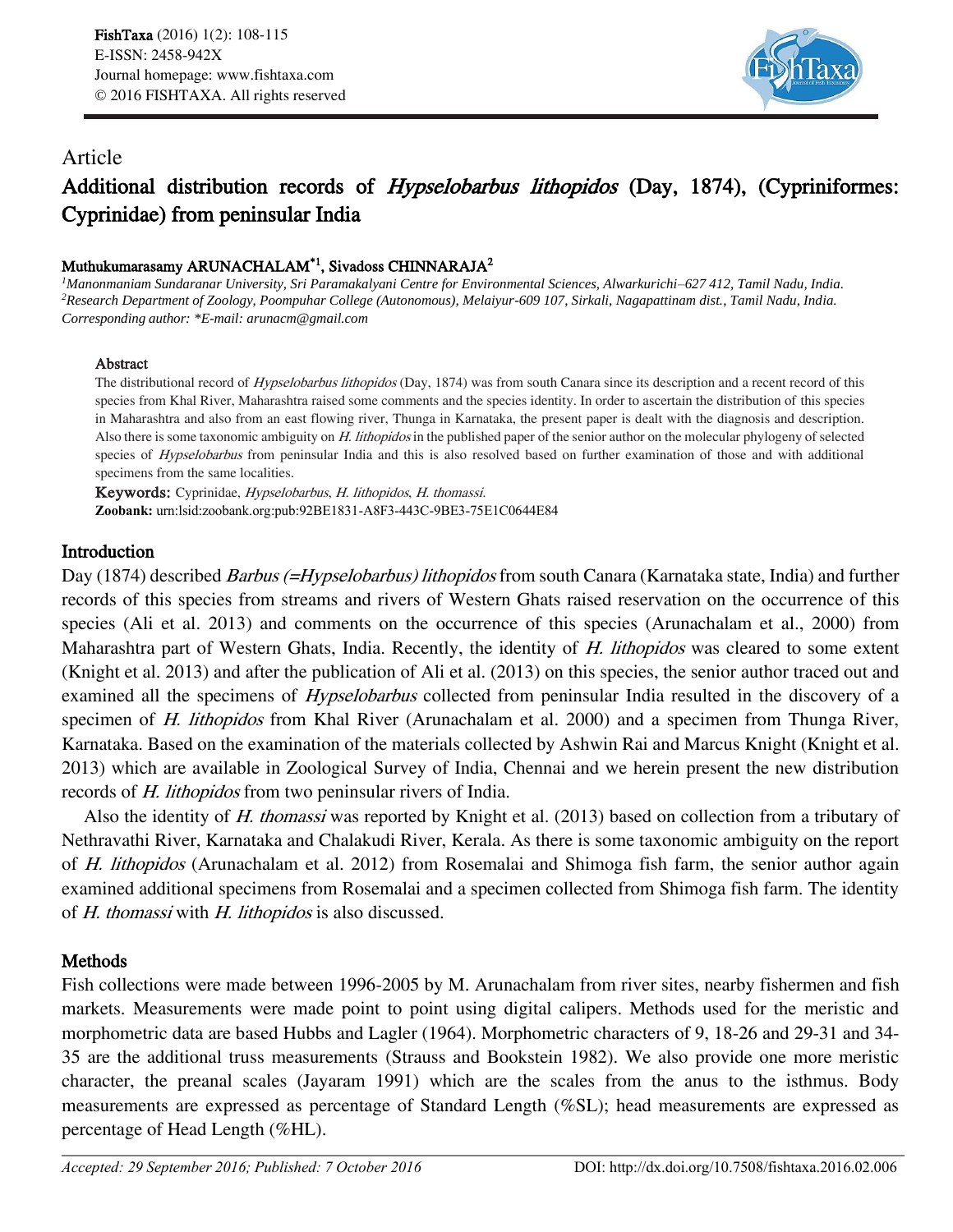Abbreviations: ZSI (Zoological Survey of India, Kolkatta), ZSI/SRC (Zoological Survey of India, Southern Regional Centre, Chennai), MSUMNH (Manonmaniam Sundaranar University Museum of Natural History), and CMA (Collections of M. Arunachalam).

Comparative materials: Hypselobarbus kurali, ZSI/SRC F4003/1, Holotype, 270.00 mm SL, Kumaradhara River, near Nettana, Dakshin Kannada, A.G.K. Menon, 7 January 1992. ZSI/SRC F4003/1, 258.66 mm SL, Kumaradhara River, near Nettana, Dakshin Kannada, A.G.K. Menon, 7 January 1992. MSUMNH88, 1, 166.83 mm SL, Kallada River at Rosemala village, Kerala, M. Arunachalam, 23 January 2003. CMA39, 7, 144.55- 160.55 mm SL, Kallada River at Rosemala village, Kerala, M. Arunachalam, 23 January 2003.

Hypselobarbus lithopidos: ZSI/Kolkatta, F. 2392, 1, 326.08 mm SL, Day's syntype. ZSI/SRC F8663/2, 104.02-135.76 mm SL, Phalguni River, Karnataka, Aswin Rai, 14 October 2012. CMA185, 1, 68.35 mm SL, Thunga River at Mandeggodde, M. Arunachalam and team, 20 November 2004. CMA186, 1, 118.33 mm SL, Khal River (Maharashtra), M. Arunachalam and team, 20 November 2004.

Hypselobarbus thomassi: ZSI/SRC F8665/1, 135.28 mm SL, Athirampally Falls, Chalakudi River, Kerala, Aswin Rai, 11 July 2012. ZSI/SRC F8664/1, 131.62 mm SL. Kempahole River, Karnataka, Aswin Rai, 13 January 2012. CMA324, 4, 184.05-204.04 mm SL, Rosemalai, M. Arunachalam and team, 19 March 2001. CMA325, 3, 115.87-159.72 mm SL, Rosemalai, Thenmala, M. Arunachalam and team, 19 March 2003. CMA326, 1, 139.48 mm SL, Rosemalai, M. Arunachalam and team, 21 May 2003.

#### Results

#### Hypselobarbus lithopidos (Day, 1874)

(Fig. 1, Tables 1-2)

Diagnosis: Hypselobarbus lithopidos is distinguished from H. kurali in having fewer lateral line scale rows (37-40 vs. 42-43), fewer circumferential scale rows (25-26 vs. 32-33), fewer transverse breast scale rows (11 vs. 21- 23), fewer preanal scale rows (29-32 vs. 43-46) and the morphometric character of dorsal origin to pectoral fin insertion (29.86-37.29 vs. 25.24-26.90 %SL).

**Description:** Body moderately deep, and its depth is 26.52-38.84 %SL, dorsal fin origin anterior to pelvic fin insertion vertically by 1.5 scale rows; predorsal length 48.46-51.58 %SL; pre-pelvic length 49.75-51.56 %SL, preanal length 72.83-76.68 %SL and prepectoral length 21.83-25.84 %SL, pelvic fin insertion to anal origin 19.35-22.51 %SL. Nape slightly convex behind a concavity posterior to occiput. Caudal peduncle is moderately deep, depth at narrowest region 11.40-14.37 %SL; caudal peduncle length is 10.84-13.85 %SL.

Head long 21.99-26.28 %SL, with long cranium of 18.26-22.55 %SL, head depth at nostril 30.72-36.77, at pupil 54.96-64.71 and at occiput 68.10-79.45 %HL, respectively. Preopercle straight with 73.51-75.95 %HL, interorbital concave, interorbital distance 33.86-41.46 %HL. Eyes large, 31.09-36.97 %HL. Snout long, length 33.98-37.13 %HL; mouth subterminal. Upper jaw length 25.49-32.63 %HL; gape width 31.06-34.06 %HL; lower jaw keratinous but not sharp. Two pairs of barbels; hided rostral barbel 2.5 times shorter than orbit width.

Dorsal-fin rays iii-9(3) or iv-9(1), anal-fin rays iii-5(4), pelvic-fin rays ii-8(1), i-9(1) or ii-9(2), and pectoralfin rays i-14(3) or 15(1), dorsal fin moderately high, 25.75-33.53 %SL, and length of dorsal spine 21.07-26.32 %SL. Anal fin when depressed extending beyond caudal fin base, its length 17.91-22.44 %SL. Distal margin of anal fin is convex, first, second and the third unbranched rays not equal in length. Length of anal fin base 7.56- 11.06 %SL. Pelvic fin long, 18.82-22.58 %SL; pectoral fin long, 13.00-22.16 %SL and fin moderately falcate, extending to 3-3.5 scale rows anterior to pelvic fin origin. Caudal fin deeply forked 30.30-36.46 %SL and upper and lower lobes are 3.5 times longer than middle rays.

Scales small, lateral-line scale rows  $37(1)$ ,  $38(1)$ ,  $39(1)$  or  $40(1)$ , pre-dorsal scale rows 13(4), upper transverse scale rows  $6.5(4)$ , lateral line to pelvic scale rows  $4(1)$  or  $4.5(3)$ , lower transverse scale rows  $5.5(4)$ ,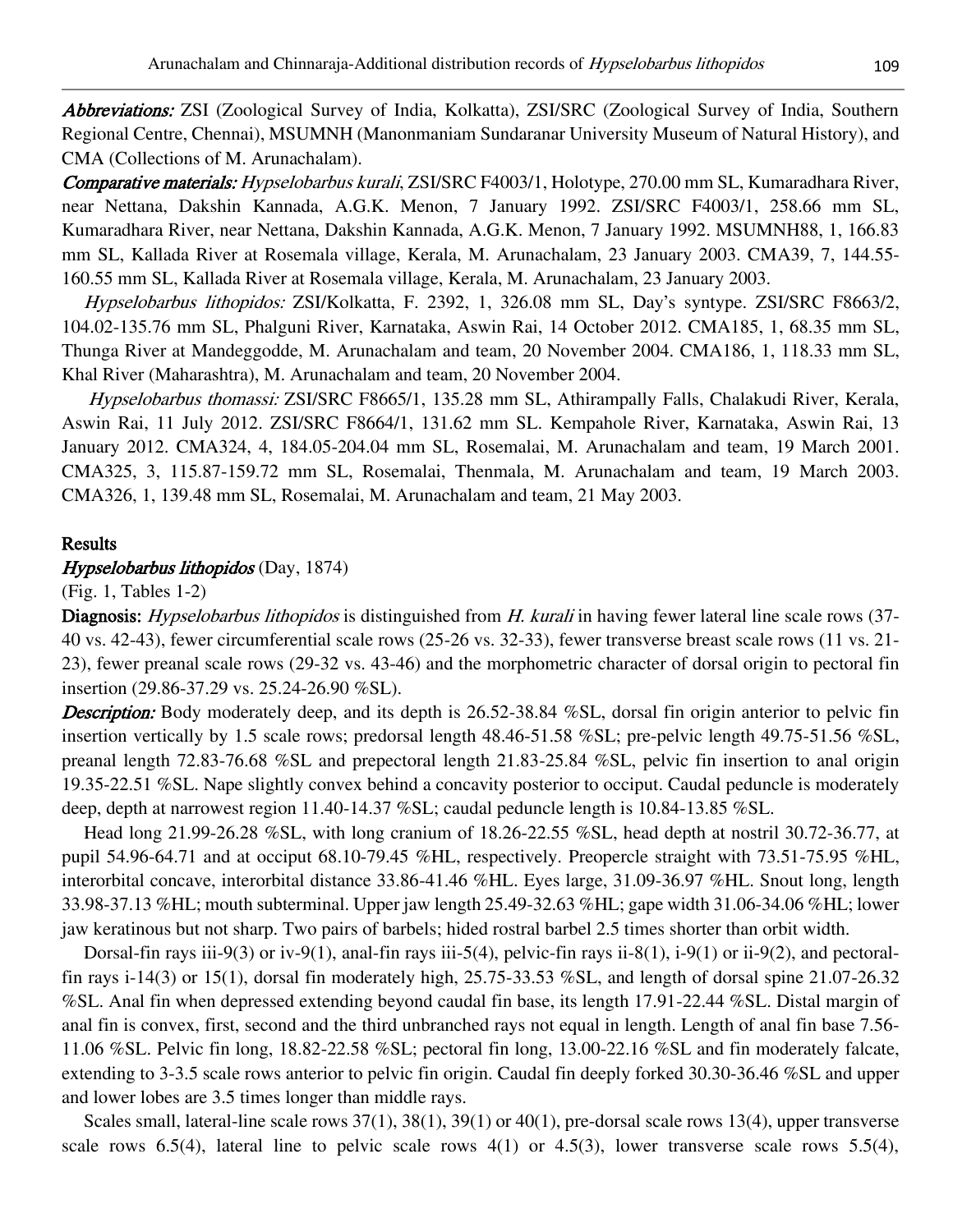

Figure 1. (A) Hypselobarbus lithopidos: ZSI/SRC F8663/1, 135.76 mm SL, Phalguni River Karnataka, Aswin Rai, 14 October 2012, (B) Hypselobarbus lithopidos: CMA185, 68.35 mm SL, Thunga River Mandeggodde, M. Arunachalam and team, 20 November 2004, and (C) Hypselobarbus lithopidos: CMA186, 118.33 mm SL, Khal River (Maharastra), M. Arunachalam and team, 30 February 2002.

circumpeduncular scale rows 15(2) or 16(2), circumferential scale rows 25(2) or 26(2), transverse breast scale rows 11(4), and pre-anal scale rows 29(1), 31(1) or 32(2).

## Hypselobarbus thomassi (Day, 1874)

(Fig. 2, Tables 3-4)

Diagnosis: Hypselobarbus thomassi is distinguished from H. lithopidos in having fewer lateral line scale rows (33-35 vs. 37-40), fewer circumpeduncular (13-14 vs. 15-16) and circumferential scale rows (22-24 vs. 25-26) and fewer upper transverse scale rows  $(5.5 \text{ vs. } 6.5)$ . It is distinguished from H. kurali in having fewer lateral line scale rows (33-35 vs. 42-43) fewer upper transverse scale rows (5.5 vs. 7.5-8) and fewer circumferential (22-24 vs. 32-33), transverse breast (8-10 vs. 21-23) and preanal scale rows (27-28 vs. 43-46).

**Description:** Body moderately deep, and its depth is 27.68-30.06 %SL, dorsal fin origin anterior to pelvic fin insertion vertically by 1.5 scale rows; pre-dorsal length 46.88-49.82 %SL; pre-pelvic length 48.03-53.53 %SL. Pre-anal length 71.41-74.56 %SL, and pre-pectoral length 22.52-25.23 %SL, pelvic fin insertion to anal origin 17.79-21.28 %SL. Nape slightly convex behind a concavity posterior to occiput. Caudal peduncle is moderately deep, depth at narrowest region 10.83-12.79 % SL; caudal peduncle length is 10.30-15.04 %SL.

Head long 23.90-26.00 % SL, with long cranium of 19.92-22.18 %SL, head depth at nostril 33.81-43.28, at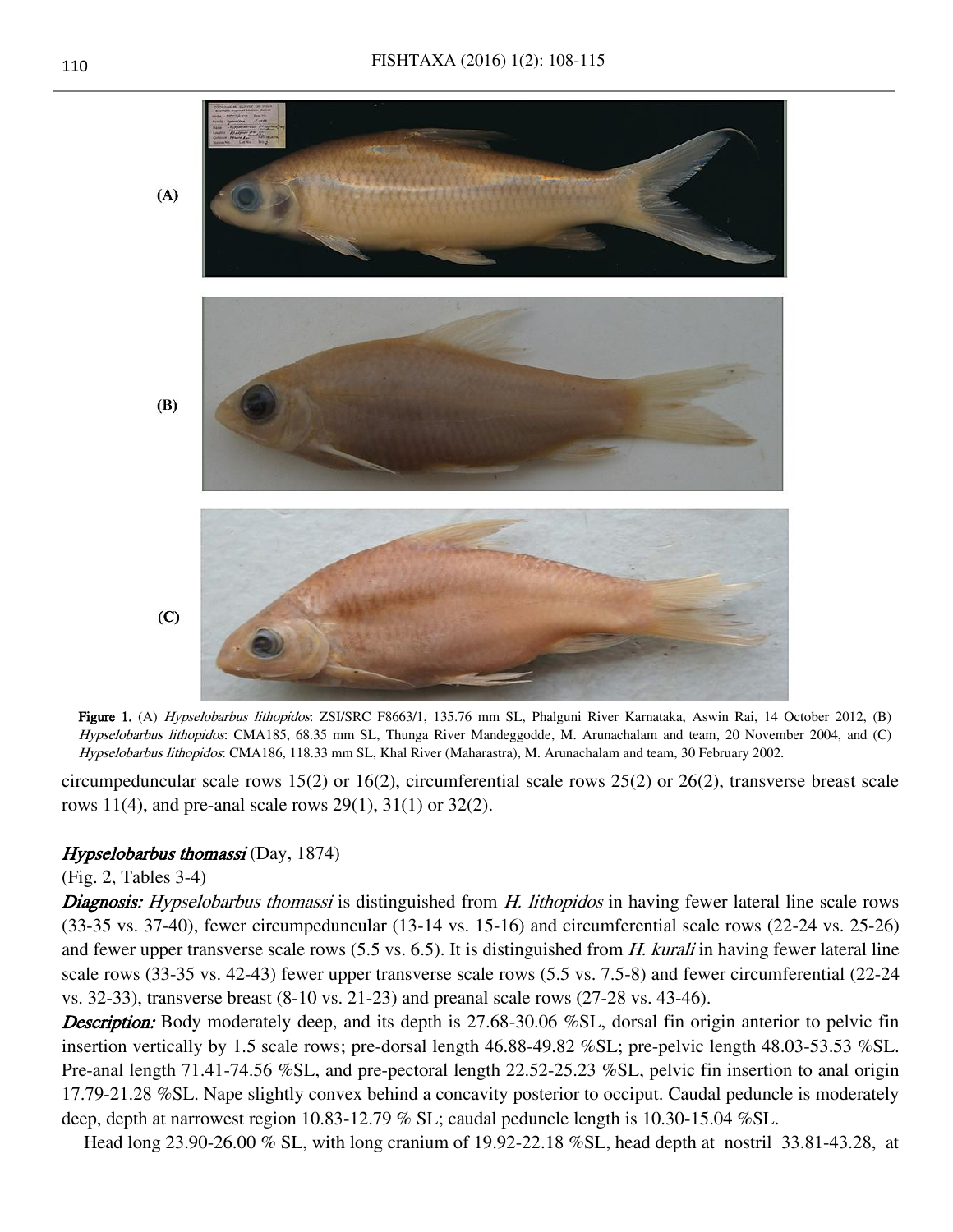Table 1. Morphometric characters of Hypselobarbus lithopidos.

Ĭ.

l,

| Measurements from point to point<br>(identified by numbers and names) | H. lithopidos<br><b>ZSI/SRCF</b><br>8663/1 | H. lithopidos<br><b>ZSI/SRCF</b><br>8663/1 | H. lithopidos<br><b>CMA185</b> | H. lithopidos<br><b>CMA186</b> | H. lithopidos<br>ZSI/SRC F. 8663. CMA<br>$185, 186, n=4$ |
|-----------------------------------------------------------------------|--------------------------------------------|--------------------------------------------|--------------------------------|--------------------------------|----------------------------------------------------------|
| Standard length                                                       | 135.76                                     | 104.02                                     | 68.35                          | 118.33                         | 68.35-135.76                                             |
| % of Standard Length                                                  |                                            |                                            |                                |                                |                                                          |
| Snout to urocentrum                                                   | 92.86                                      | 91.11                                      | 96.61                          | 97.37                          | 91.11-97.37                                              |
| Preanal length                                                        | 75.89                                      | 75.57                                      | 76.68                          | 72.83                          | 72.83-76.68                                              |
| Predorsal length                                                      | 49.29                                      | 48.46                                      | 51.05                          | 51.58                          | 48.46-51.58                                              |
| Prepelvic length                                                      | 49.75                                      | 51.56                                      | 50.94                          | 49.95                          | 49.75-51.56                                              |
| Prepectoral length                                                    | 21.83                                      | 21.91                                      | 25.54.                         | 24.72                          | 21.83-25.84                                              |
| Pre occipital length                                                  | 18.26                                      | 19.44                                      | 22.55                          | 22.49                          | 18.26-22.55                                              |
| Caudal peduncle length                                                | 10.84                                      | 13.85                                      | 11.31                          | 13.64                          | 10.84-13.85                                              |
| Dorsal origin to pelvic insertion                                     | 27.50                                      | 27.90                                      | 30.46                          | 35.75                          | 27.50-35.75                                              |
| Dorsal spinous height                                                 | 21.07                                      | 26.13                                      | 23.76                          | 26.32                          | 21.07-26.32                                              |
| Anal fin height                                                       | 18.05                                      | 17.91                                      | 22.02                          | 22.44                          | 17.91-22.44                                              |
| Depth of caudal peduncle                                              | 11.50                                      | 11.40                                      | 13.46                          | 14.37                          | 11.40-14.37                                              |
| Caudal fin length                                                     | 33.30                                      | 33.49                                      | 34.63                          | 36.46                          | 30.30-36.46                                              |
| Dorsal fin height                                                     | 26.89                                      | 25.75                                      | 30.68                          | 33.53                          | 25.75-33.53                                              |
| Pectoral fin length                                                   | 19.16                                      | 13.00                                      | 21.71                          | 22.16                          | 13.00-22.16                                              |
| Pelvic fin length                                                     | 19.24                                      | 18.82                                      | 21.35                          | 22.58                          | 18.82-22.58                                              |
| Pelvic axillary scale length                                          | 7.65                                       | 8.29                                       | 9.90                           | 8.05                           | 7.65-9.90                                                |
| Occiput to dorsal fin origin                                          | 29.66                                      | 28.85                                      | 29.71                          | 31.05                          | 28.85-31.05                                              |
| Occiput to pectoral fin insertion                                     | 17.83                                      | 17.87                                      | 21.86                          | 21.70                          | 17.83-21.86                                              |
| Occiput to pelvic fin insertion                                       | 42.30                                      | 43.91                                      | 43.12                          | 43.44                          | 42.30-43.91                                              |
| Dorsal insertion to pelvic fin insertion                              | 23.31                                      | 23.45                                      | 27.15                          | 31.23                          | 23.31-31.23                                              |
| Dorsal origin to pectoral fin insertion                               | 30.71                                      | 29.86                                      | 32.17                          | 37.29                          | 29.86-37.29                                              |
| Dorsal origin to anal fin origin                                      | 41.99                                      | 38.10                                      | 39.69                          | 42.75                          | 38.10-42.75                                              |
| Dorsal fin insertion to caudal                                        | 44.92                                      | 38.98                                      | 32.07                          | 38.83                          | 32.07-44.92                                              |
| Dorsal insertion to anal fin origin                                   | 28.63                                      | 26.27                                      | 27.07                          | 30.06                          | 26.27-30.06                                              |
| Dorsal insertion anal fin insertion                                   | 31.11                                      | 28.21                                      | 29.48                          | 31.51                          | 28.21-31.51                                              |
| Dorsal fin base length                                                | 13.78                                      | 14.53                                      | 17.34                          | 17.10                          | 13.78-17.34                                              |
| Anal fin base length                                                  | 7.56                                       | 7.84                                       | 11.06                          | 8.37                           | 7.56-11.06                                               |
| Pectoral insertion pelvic fin insertion                               | 28.62                                      | 29.29                                      | 23.83                          | 25.40                          | 23.83-29.29                                              |
| Pectoral insertion anal fin origin                                    | 51.31                                      | 49.55                                      | 45.65                          | 46.51                          | 45.65-51.31                                              |
| Pelvic insertion to anal fin origin                                   | 22.51                                      | 19.35                                      | 21.51                          | 19.77                          | 19.35-22.51                                              |
| Post-dorsal length                                                    | 48.34                                      | 49.82                                      | 52.51                          | 58.77                          | 48.34-58.77                                              |
| Body depth                                                            | 27.34                                      | 26.52                                      | 32.61                          | 38.84                          | 26.52-38.84                                              |
| Distance between pectoral fin and vent                                | 54.60                                      | 51.67                                      | 50.31                          | 48.94                          | 48.94-54.60                                              |
| Distance between pelvic fin and vent                                  | 25.46                                      | 22.02                                      | 22.84                          | 23.27                          | 22.02-25.46                                              |
| Head length                                                           | 21.99                                      | 22.41                                      | 26.28                          | 25.24                          | 21.99-26.28                                              |
| % of Head Length                                                      |                                            |                                            |                                |                                |                                                          |
| Snout to opercle                                                      | 75.95                                      | 74.99                                      | 75.56                          | 73.51                          | 73.51-75.95                                              |
| Snout length                                                          | 34.66                                      | 33.98                                      | 34.80                          | 37.13                          | 33.98-37.13                                              |
| Upper jaw length                                                      | 25.49                                      | 26.51                                      | 32.63                          | 30.96                          | 25.49-32.63                                              |
| Prenasal length                                                       | 22.91                                      | 23.55                                      | 22.72                          | 24.79                          | 22.72-24.79                                              |
| Orbit width                                                           | 33.32                                      | 36.85                                      | 36.97                          | 31.09                          | 31.09-36.97                                              |
| Inter orbital width                                                   | 33.86                                      | 35.22                                      | 40.09                          | 41.46                          | 33.86-41.46                                              |
| Inter nasal width                                                     | 23.38                                      | 24.97                                      | 27.12                          | 26.99                          | 23.38-27.12                                              |
| Head width                                                            | 59.41                                      | 61.39                                      | 58.46                          | 60.41                          | 58.46-61.39                                              |
| Gape width                                                            | 31.08                                      | 34.06                                      | 33.13                          | 31.06                          | 31.06-34.06                                              |
| Lower jaw to isthmus                                                  | 60.95                                      | 65.21                                      | 64.14                          | 59.75                          | 59.75-65.21                                              |
| Head depth at nostril                                                 | 31.92                                      | 30.72                                      | 36.02                          | 36.77                          | 30.72-36.77                                              |
| Head depth at pupil                                                   | 54.96                                      | 56.33                                      | 63.37                          | 64.71                          | 54.96-64.71                                              |
| Head depth at occiput                                                 | 76.39                                      | 75.89                                      | 68.10                          | 79.45                          | 68.10-79.45                                              |
| Maxillary barbel length                                               | 20.76                                      | 22.39                                      | 24.00                          | 23.64                          | 20.76-24.00                                              |
| Rostral barbel length                                                 | 7.13                                       | 8.62                                       | 12.25                          | 10.51                          | 7.13-12.25                                               |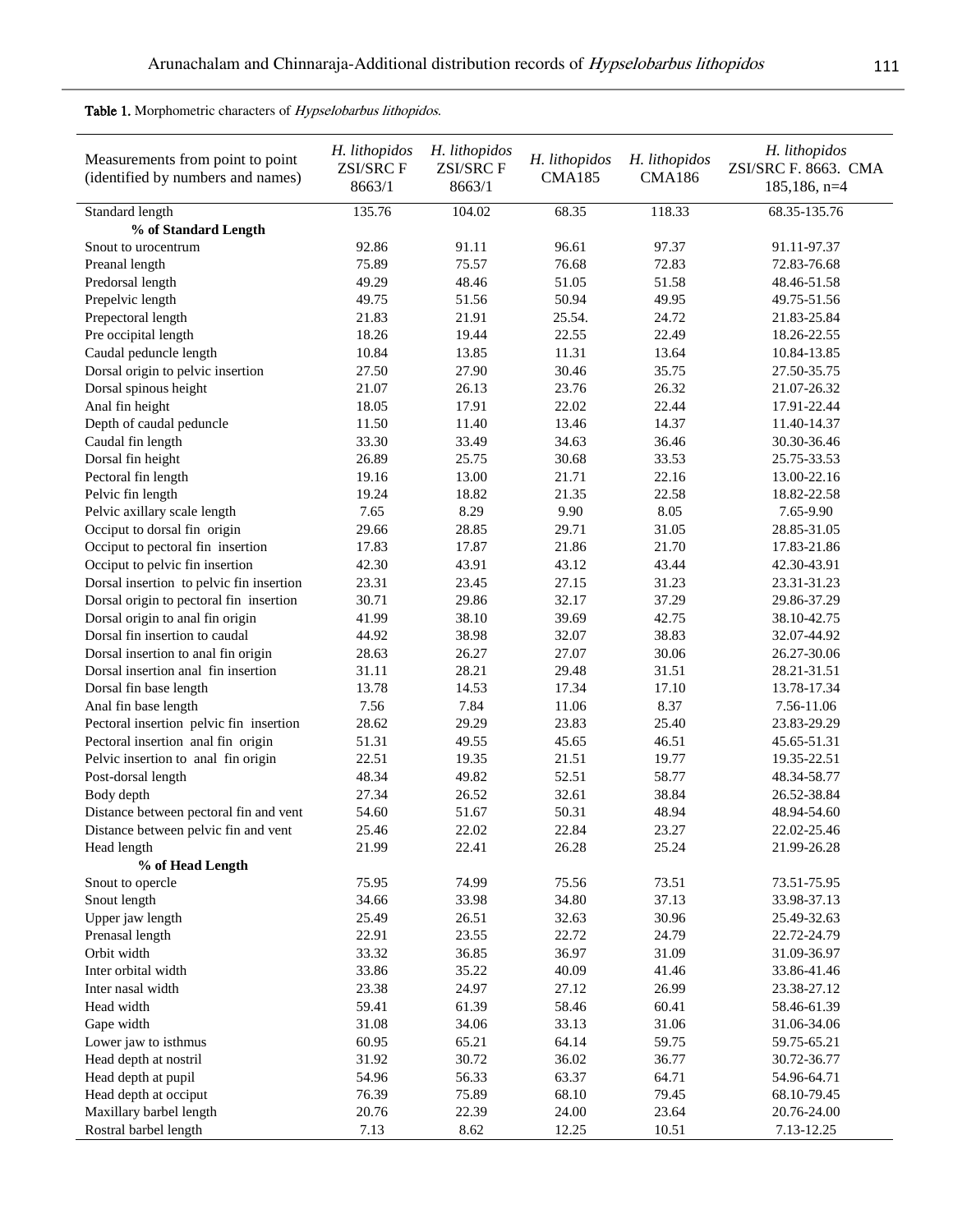| Meristic characters               | H. lithopidos<br>ZSI/SRC<br>8663/1 | H. lithopidos<br>ZSI/SRC<br>8663/1 | H. lithopidos<br><b>CMA185</b> | H. lithopidos<br><b>CMA186</b> |
|-----------------------------------|------------------------------------|------------------------------------|--------------------------------|--------------------------------|
| Dorsal fin rays                   | iii,9                              | iii,9                              | iii,9                          | iv.9                           |
| Anal fin rays                     | iii, 5                             | iii, 5                             | iii, 5                         | iii, 5                         |
| Pelvic fin rays                   | ii, 9                              | i,9                                | ii, 8                          | ii, 9                          |
| Pectoral fin rays                 | i, 15                              | i, 14                              | i, 14                          | i, 14                          |
| Caudal fin rays                   | $10+9$                             | $10+9$                             | $10+9$                         | $10+9$                         |
| Upper transverse scale rows       | 6.5                                | 6.5                                | 6.5                            | 6.5                            |
| Lower transverse scale rows       | 5.5                                | 5.5                                | 5.5                            | 5.5                            |
| Lateral line to pelvic scale rows | 4                                  | 4.5                                | 4.5                            | 4.5                            |
| Lateral line scale rows           | 40                                 | 39                                 | 38                             | 37                             |
| Predorsal scale rows              | 13                                 | 13                                 | 13                             | 13                             |
| Circumpeduncular scale rows       | 16                                 | 15                                 | 15                             | 16                             |
| Circumferential scale rows        | 25                                 | 26                                 | 25                             | 26                             |
| Transverse breast scale rows      | 11                                 | 11                                 | 11                             | 11                             |
| Preanal scale rows                | 32                                 | 32                                 | 31                             | 29                             |

Table 2. Meristic characters of Hypselobarbus lithopidos.



Figure 2. Hypselobarbus thomassi: CMA325, 159.72 mm SL, Rosemala, Thenmala, M. Arunachalam and team.

pupil 53.20-61.77 and at occiput 74.70-78.19 %HL respectively. Preopercle straight and 72.44-78.63 %HL, interorbital concave, interorbital distance 29.05-39.15 %HL. Eyes large, 28.74-35.25 %HL. Snout long, length 36.97-43.01 %HL; mouth subterminal. Upper jaw length 24.64-31.71 %HL; gape width 22.31-27.03 %HL; lower jaw keratinous but not sharp. Two pairs of barbels; hided rostral barbel, 2 times shorter than orbit width.

Dorsal-fin rays iv-9(10), anal-fin rays iii-5(10), pelvic-fin rays ii-9(10), and pectoral-fin rays i-14(6) or 15(4), dorsal fin moderately high, 25.70-27.92 %SL, and length of dorsal spine 22.67-25.75 %SL. Anal fin when depressed extending beyond caudal fin base, its length 15.42-20.38 %SL. Distal margin of anal fin is convex, first, second and the third unbranched rays not equal in length. Length of anal fin base 6.92-8.07 %SL. Pelvic fin long, 16.56-18.92 %SL, pectoral fin long, 18.04-20.11 %SL, and moderately falcate, extending to 3.5 scale rows anterior to pelvic fin origin. Caudal fin deeply forked 31.96-38.10 %SL, upper and lower lobes are 3 times longer than middle rays.

Scales small, lateral-line scale rows 33(4), 34(4) or 35(2), pre-dorsal scale rows 11(10), upper transverse scale rows 5.5(10), lateral line to pelvic scale rows 3.5(10), lower transverse scale rows 4.5(10), circumpeduncular scale rows 13(5) or 14(5), circumferential scale rows 22(1), 23(4) or 24(5), transverse breast scale rows 8(4), 9(5) or  $10(1)$  and preanal scale rows  $27(3)$  or  $28(7)$ .

## **Discussion**

Recent collections reported by Knight et al. (2013) on *H. lithopidos* from Phalguni River, Karnataka validates its identity. Based on the examinations of those specimens in the Zoological Survey of India, Chennai, we found much similarity with the senior authors' collections from Thunga River (68.35 mm SL) and also another specimen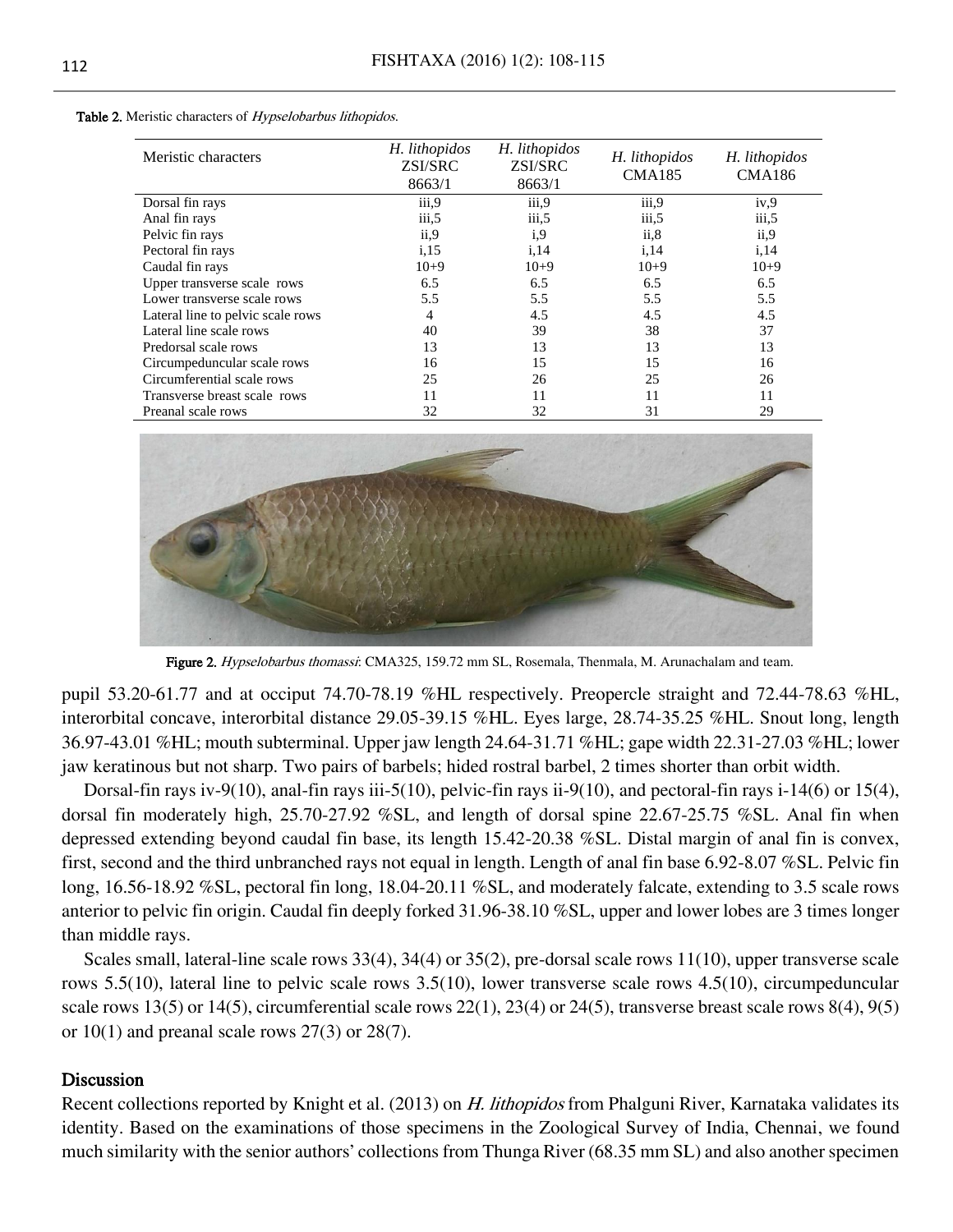Table 3. Morphometric characters of Hypselobarbus thomassi.

| Measurements from point to point         | H. thomassi<br><b>ZSI/SRCF</b> | H. thomassi<br><b>ZSI/SRCF</b> | H. thomassi<br>CMA 324, 325, | H. thomassi<br>ZSI/SRC F 8664, 8665 |
|------------------------------------------|--------------------------------|--------------------------------|------------------------------|-------------------------------------|
| (identified by numbers and names)        | $8665/1, n=1$                  | $8664/1, n=1$                  | $326, n=8$                   | CMA 324, 325, 326, n=10             |
| Standard length<br>% of Standard Length  | 135.3                          | 131.6                          | 115.9-204.0                  | 115.9-204.0                         |
| Snout to urocentrum                      | 93.45                          | 92.20                          | 93.60-95.68                  | 92.20-95.68                         |
| Preanal length                           | 71.41                          | 72.98                          | 72.31-74.56                  | 71.41-74.56                         |
| Predorsal length                         | 47.07                          | 49.60                          | 46.88-49.82                  | 46.88-49.82                         |
| Prepelvic length                         | 48.03                          | 49.56                          | 48.92-53.53                  | 48.03-53.53                         |
| Prepectoral length                       | 22.52                          | 23.06                          | 22.56-25.23                  | 22.52-25.23                         |
| Pre occipital length                     | 21.05                          | 19.92                          | 20.52-22.18                  | 19.92-22.18                         |
| Caudal peduncle length                   | 10.30                          | 15.20                          | 11.24-14.19                  | 10.30-15.04                         |
| Dorsal origin to pelvic insertion        | 24.34                          | 27.59                          | 26.65-29.79                  | 24.34-29.79                         |
| Dorsal spinous height                    | 23.26                          | 22.95                          | 22.67-25.75                  | 22.67-25.75                         |
| Anal fin height                          | 15.42                          | 20.38                          | 17.66-20.36                  | 15.42-20.38                         |
| Depth of caudal peduncle                 | 11.32                          | 12.29                          | 10.83-12.79                  | 10.83-12.79                         |
| Caudal fin length                        | 36.92                          | 34.75                          | 31.96-38.10                  | 31.96-38.10                         |
| Dorsal fin height                        | 27.92                          | 26.93                          | 25.70-27.83                  | 25.70-27.92                         |
| Pectoral fin length                      | 18.07                          | 18.30                          | 18.04-20.11                  | 18.04-20.11                         |
| Pelvic fin length                        | 17.60                          | 18.64                          | 16.56-18.92                  | 16.56-18.92                         |
| Pelvic axillary scale length             | 6.36                           | 7.95                           | 4.52-5.91                    | 4.52-7.95                           |
| Occiput to dorsal fin origin             | 27.42                          | 23.36                          | 25.84-29.85                  | 23.36-29.85                         |
| Occiput to pectoral fin insertion        | 17.62                          | 19.84                          | 17.77-20.09                  | 17.62-20.09                         |
| Occiput to pelvic fin insertion          | 41.03                          | 41.60                          | 40.68-43.04                  | 40.68-43.04                         |
| Dorsal insertion to pelvic fin insertion | 23.60                          | 23.43                          | 23.41-27.04                  | 23.41-27.04                         |
| Dorsal origin to pectoral fin insertion  | 27.59                          | 31.14                          | 30.19-32.99                  | 27.59-32.99                         |
| Dorsal origin to anal fin origin         | 37.93                          | 38.57                          | 35.78-38.35                  | 35.78-38.57                         |
| Dorsal fin insertion to caudal           | 34.08                          | 40.59                          | 34.00-36.04                  | 34.00-40.59                         |
| Dorsal insertion to anal fin origin      | 22.72                          | 26.87                          | 24.66-31.12                  | 22.72-31.12                         |
| Dorsal insertion anal fin insertion      | 27.82                          | 24.10                          | 27.09-29.09                  | 24.10-29.09                         |
| Dorsal fin base length                   | 15.16                          | 13.46                          | 12.53-14.65                  | 12.53-15.16                         |
| Anal fin base length                     | 7.97                           | 8.07                           | $6.92 - 7.1$                 | 6.92-8.07                           |
| Pectoral insertion pelvic fin insertion  | 25.50                          | 27.02                          | 27.77-29.84                  | 25.50-29.84                         |
| Pectoral insertion anal fin origin       | 45.49                          | 46.13                          | 47.12-50.69                  | 45.49.50.69                         |
| Pelvic insertion to anal fin origin      | 17.79                          | 18.93                          | 19.28-21.28                  | 17.79-21.28                         |
| Post-dorsal length                       | 52.62                          | 49.93                          | 47.81-51.42                  | 47.81-52.62                         |
| Body depth                               | 27.68                          | 27.72                          | 28.74-30.06                  | 27.68-30.06                         |
| Distance between pectoral fin and vent   | 47.86                          | 48.22                          | 48.08-51.48                  | 47.86-51.48                         |
| Distance between pelvic fin and vent     | 22.43                          | 20.93                          | 21.22-23.57                  | 20.93-23.7                          |
| Head length                              | 23.90                          | 24.11                          | 23.91-26.00                  | 23.90-26.00                         |
| % of Head Length                         |                                |                                |                              |                                     |
| Snout to opercle                         | 74.57                          | 75.27                          | 72.44-78.63                  | 72.44-78.63                         |
| Snout length                             | 38.54                          | 39.00                          | 36.97-43.01                  | 36.97-43.01                         |
| Upper jaw length                         | 31.39                          | 24.64                          | 25.59-31.71                  | 24.64-31.7                          |
| Pre nasal length                         | 26.23                          | 27.79                          | 25.03-28.45                  | 25.03-28.45                         |
| Orbit width                              | 29.42                          | 34.06                          | 28.74-35.25                  | 28.74-35.25                         |
| Inter orbital width                      | 36.90                          | 34.09                          | 29.05-39.15                  | 29.05-39.15                         |
| Inter nasal width                        | 23.91                          | 22.81                          | 21.16-23.99                  | 21.16-23.99                         |
| Head width                               | 58.46                          | 59.51                          | 55.43-61.38                  | 55.43-61.38                         |
| Gape width                               | 22.55                          | 22.31                          | 22.52-27.03                  | 22.31-27.03                         |
| Lower jaw to isthmus                     | 68.70                          | 66.79                          | 58.81-65.51                  | 58.81-68.70                         |
| Head depth at nostril                    | 38.88                          | 33.81                          | 34.43-43.28                  | 33.81-43.28                         |
| Head depth at pupil                      | 61.77                          | 56.90                          | 53.20-61.64                  | 53.20-61.77                         |
| Head depth at occiput                    | 76.12                          | 74.70                          | 74.81-78.19                  | 74.70-78.19                         |
| Maxillary barbel length                  | 22.64                          | 14.65                          | 18.07-24.80                  | 14.65-24.80                         |
| Rostral barbel length                    | 17.17                          | 16.51                          | 13.84-19.46                  | 13.84-19.45                         |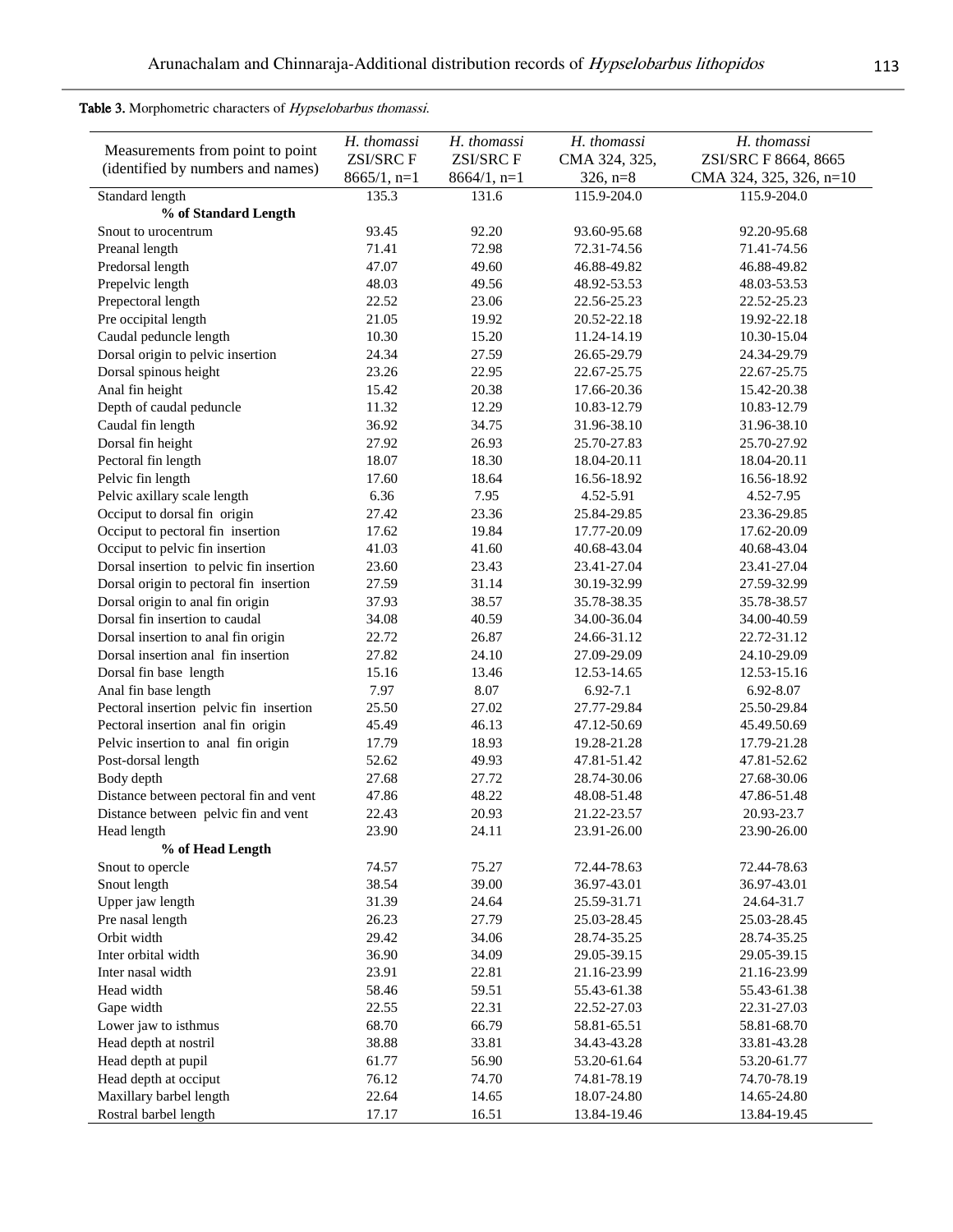| Meristic characters               | H. thomassi<br><b>ZSI/SRC F 8665/1</b> | H. thomassi<br><b>ZSI/SRCF</b><br>8664/1 | H. thomassi<br>CMA 324, 325, 326.<br>$n=8$ |
|-----------------------------------|----------------------------------------|------------------------------------------|--------------------------------------------|
| Dorsal fin rays                   | iv,9                                   | iv,9                                     | iv,9                                       |
| Anal fin rays                     | iii, 5                                 | iii, 5                                   | iii, 5                                     |
| Pelvic fin rays                   | ii, 9                                  | ii, 9                                    | ii, 9                                      |
| Pectoral fin rays                 | i, 15                                  | i, 14                                    | $i, 14-15$                                 |
| Caudal fin rays                   | $10+9$                                 | $10+9$                                   | $10+9$                                     |
| Upper transverse scale rows       | 5.5                                    | 5.5                                      | 5.5                                        |
| Lower transverse scale rows       | 4.5                                    | 4.5                                      | 4.5                                        |
| Lateral line to pelvic scale rows | 3.5                                    | 3.5                                      | 3.5                                        |
| Lateral line scale rows           | 33                                     | 34                                       | $33 - 35$                                  |
| Predorsal scale rows              | 11                                     | 11                                       | 11                                         |
| Circumpeduncular scale rows       | 14                                     | 13                                       | $13 - 14$                                  |
| Circumferential scale rows        | 23                                     | 22                                       | $23 - 24$                                  |
| Transverse breast scale rows      | 8                                      | 10                                       | $8-9$                                      |
| Preanal scale rows                | 28                                     | 27                                       | $27 - 28$                                  |

Table 4. Meristic characters of Hypselobarbus thomassi.

(118.33 mm SL) from Khal River, Maharashtra as already reported in Arunachalam et al. (2000). Our specimens of H. lithopidos showed a range of 37 and 38 lateral line scale rows versus 39-40 (Knight et al. 2013). Predorsal scale rows 13(4), circumpeduncular scale rows of 15-16, circumferential scale rows of 25-26 and transverse breast row scales of 11(4) in all the four specimens showed that all belong to the same species. However, the collections made from Chandragiri River by Ali et al. (2013a) showed the predorsal scale rows of 12-13 and the lateral line scale rows of 38+1. Also the syntype of Day (ZSI/Kolkata, F. 2392) with the lateral line scale rows of 40 and the predorsal scale rows of 13 are comparable to our specimens.

The identity of H. lithopidos in the molecular phylogenetic relationship of the genus Hypselobarbus (Arunachalam et al. 2012) was because of the ambiguity in the whole species complexes of the genus Hypselobarbus during that time. However, fig. 1A of p.64 truly represented *Puntius carnaticus* as the authors tentatively treated this species into the genus *Hypselobarbus* because of this formed the basal group of all other Hypselobarbus. Also fig. B belonged to *Hypselobarbus* sp.1 from Shimoga fish farm, while figs. C and D were H. dubius and H. micropogon respectively. Also in fig. 3A of p.66, it was represented a specimen from Rosemalai and it was considered as *Hypselobarbus* sp. 2. While the manuscript was in progress, the senior author received a personal communication (Dr. Rema Devi examined specimens of *Barbus lithopidos* in British Museum of Natural History, London) showed that a specimen of Day with 37 lateral line scale rows and hence during the advanced stage of publication, it was tentatively fixed by the senior author as H. lithopidos from Rosemalai and Shimoga fish farm. Moreover, it was hurriedly published before the senior author sent back the proof as the electronic mailing system was not efficient like now (exemplified by some spelling mistakes such as Rusewalai fish farm but the collections were made from Kallada River at Rosemalai village in Kerala. Also we tentatively placed a specimen from the Shimoga fish farm from Karnataka (where the farm had natural populations of fishes come from nearby river) as *Hypselobarbus* sp.1. After carefully examined the specimens from Rosemalai including the specimen figured out in Arunachalam et al. (2012, fig 3A of p. 66), it is clear that it belongs to H. thomassi. Data on meristic and morphometric characters of the six specimens showed the lateral line scale rows of 33-35 vs. 33-34 collected from the type locality and from Chalakudi River by Aswin Rai and Marcus Knight (Knight et al. 2013). Also meristic characters of predorsal scales 11(10), and the preanal scale rows of  $27(3)$ -28(7) showed that all specimens belong to *H. thomassi.* 

It is worthwhile to mention that the enigmatic genus, *Hypselobarbus* from peninsular India contains many more species complexes than expected earlier.